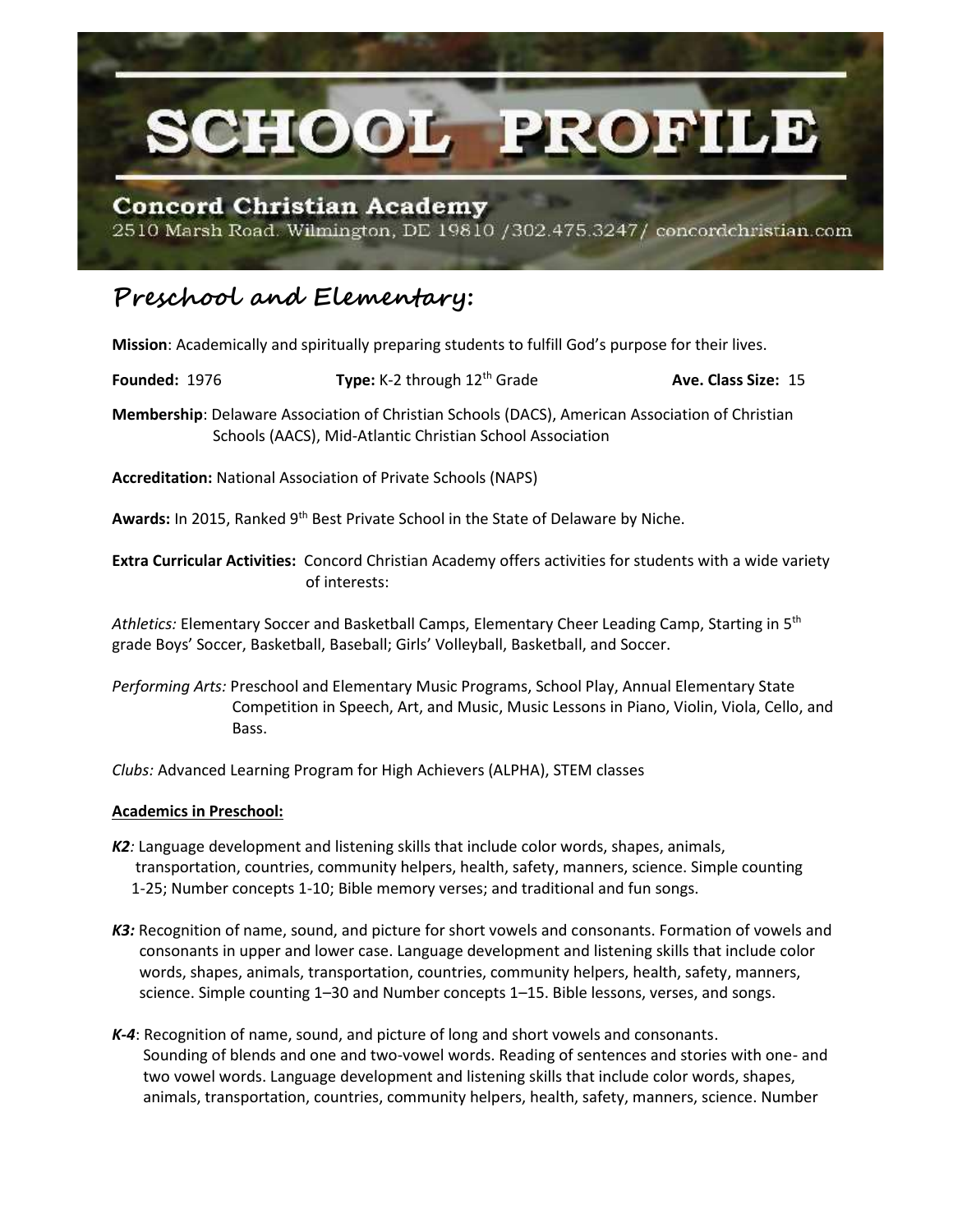recognition and counting 1–100, number concepts 1–20, numbers before and after 1–20. Development of motor skills in drawing, coloring, cutting, and gluing. Bible lessons, verses and songs.

*K-5***:** Recognition of name, sound, and picture of long and short vowels and consonants. Sounding of blends, one and two-vowel words, and words with special sounds. Beginning phonics rules and special sounds. Reading of sentences and stories. Recognition of sentences by capital letters and periods. Number recognition, counting, and writing 1–100, addition facts through 10. Value of coins and dollar bill. Bible lessons, verses and songs.

## **Academics in Elementary:**

- *1 st*: Recognition and use of all phonics special sounds in reading. Spelling rules: doubling consonants, Dropping silent *e*, changing *y* to *i and* oral reading. Capitalization of first word in a sentence, proper names, days of the week, and months of the year, correct punctuation at the ends of sentences, recognition of complete sentences, writing complete sentences and short stories. Discovering animals, insects, plants, and seasons. Health and safety. Counting and writing by tens, fives, twos, and threes; subtraction facts through 13 and two-digit subtraction, story problems, counting and combining coins, telling time, recognizing odd and even numbers, English and some Metric measures, reading a thermometer, using a ruler, Roman numerals. Learning about different countries in the world. Bible lessons, verses and songs.
- **2 nd:** Weekly phonics-based word list. Vocabulary words and definitions. Punctuation and capitalization. Words using suffixes, prefixes, abbreviations, compound words, rhyming words, opposite words, same-meaning words, singular and plural words, singular possessive words, and contractions. Alphabetizing words and other dictionary skills, word usage rules, writing of complete sentences, questions, exclamations, and short stories, Writing letters and creative writing. Patriotic songs and stories. History about the people who built America. Health, safety, and manners. Plants, animals, human biology, earth and space, matter, energy and conservatism. Bible lessons, verses, and songs. Number recognition, counting, and writing 1–10,000 and beyond. Ordinal numbers, Addition facts through 18, column addition, four-digit addition with carrying, subtraction facts through 18, four digit subtraction with borrowing. Multiplication facts 0–5, division facts 1–5, story problems, multiple combinations, estimation, rounding. Counting coins and bills, Roman numerals, fractions, bar and line graphs. Bible lessons, verses and songs.
- *3 rd***:** Review of all phonics rules, oral reading, reading comprehension. Weekly word list with vocabulary, sentence dictation using spelling words. Complete sentences, creative writing, friendly letters. Punctuation and capitalization rules, recognition of simple nouns, subjects, verbs, adjectives, word usage, forming plurals and common contractions, recognition of antonyms, homonyms, synonyms, dictionary skills. Continents and oceans of the world, study of world geography, states of the United States, study of American History through the lives of great people. Exploring plants, animals (vertebrate and invertebrate), human biology, earth and space, the desert, ocean, forest, and farming. Personal health safety and manners. Addition, subtraction with borrowing, multiplication and division numbers 1-12, Roman numerals 1-1,000, solving number sentences, converting measures, working with formula signs, fractions, decimal points, averaging, solving unknown numbers in equations, geometric shapes. Bible lessons, verses, and songs.